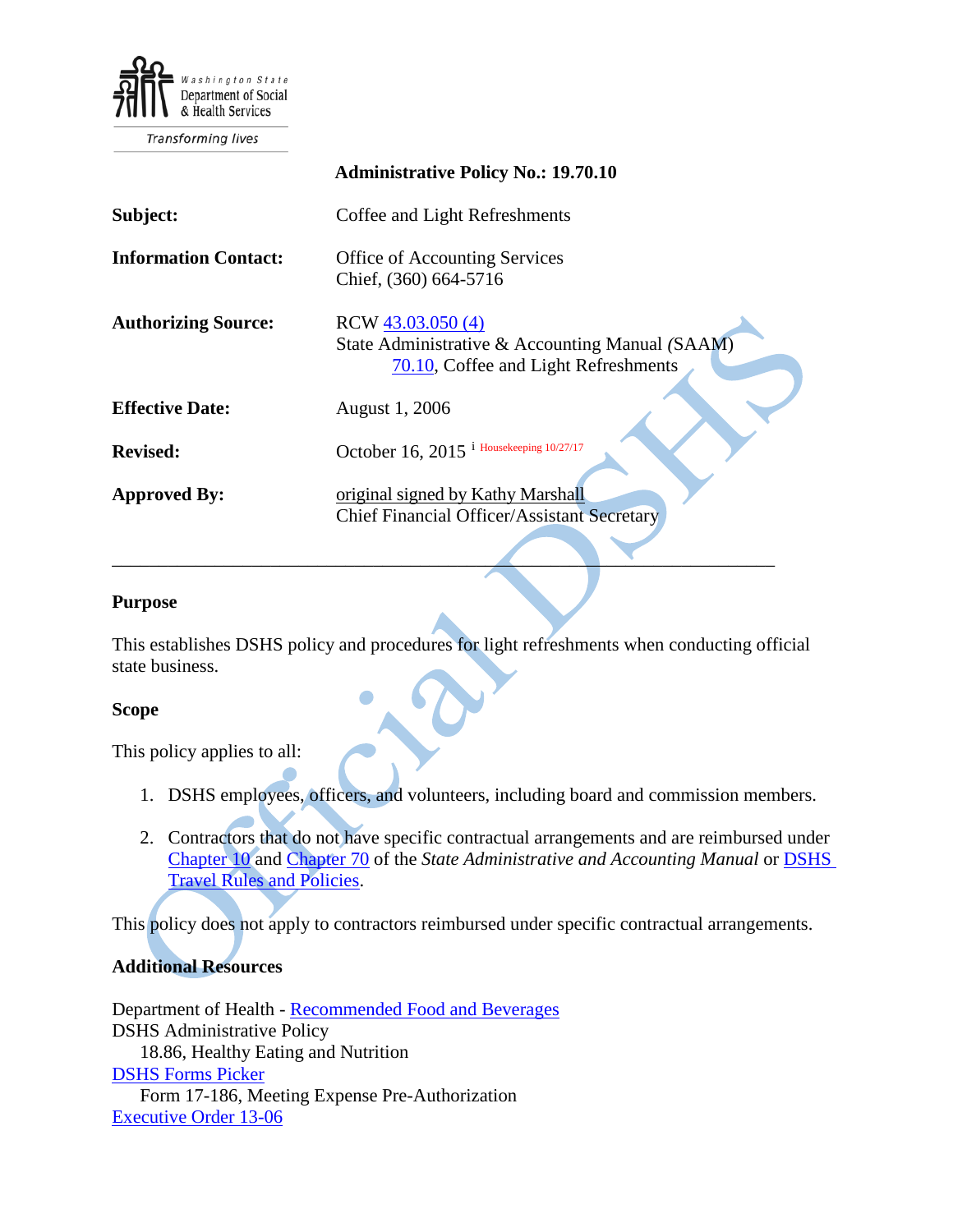Administrative Policy No. 19.70.10 October 16, 2015 Page 2

## **Definitions**

**Coffee** includes any non-alcoholic beverage, such as tea, soft drinks, juice, water, milk, or coffee.

**Healthful Options** means meeting the standard of the Washington State Healthy Nutrition Guidelines and any federal health and sustainability guidelines.

**Light refreshments** are edible items that may be served between meals.

**Official state business** means activities performed by an official or state employee, authorized volunteer, or contractor, work experience program participant, student or employee of another governmental jurisdiction as directed by their supervisor in order to accomplish state programs or as required by the duties of their position or office.

**Regular workplace** means the location where the traveler normally performs his/her work (excludes meeting and conference rooms).

### **Policy**

## **A. DSHS may serve light refreshments in certain circumstances.**

- 1. All authorized boards and commissions may provide coffee and/or light refreshments at their official public meetings, including executive sessions.
- 2. DSHS may provide coffee/light refreshments for certain occasions if ALL the following conditions are met:
	- a. Coffee/light refreshments are approved by the Division Director, or authorized designee, in writing, using form 17-186 or memorandum with equivalent information in advance of the meeting or event.
		- The request must identify the purpose of the meeting and the names of the state program (e.g., commission, boards, etc.) or people attending the meeting.
		- Coffee and light refreshments at reoccurring events may be approved annually by including the dates of all scheduled meetings on the request. Recurring approvals should be resubmitted every July and must be approved by the Division Director or authorized designee.
	- b. The coffee and light refreshments are an integral part of the meeting or training.
	- c. The purpose of the meeting is to conduct state business, recognize agency or employee accomplishments, or to provide formal training that benefits the state.
	- d. The meeting or training session takes place away from the employee's, official's or volunteer's regular workplace.
	- e. The cost of the coffee and light refreshments per person does not exceed ten percent of the authorized daily meal per diem amount for the location in which the event takes place.